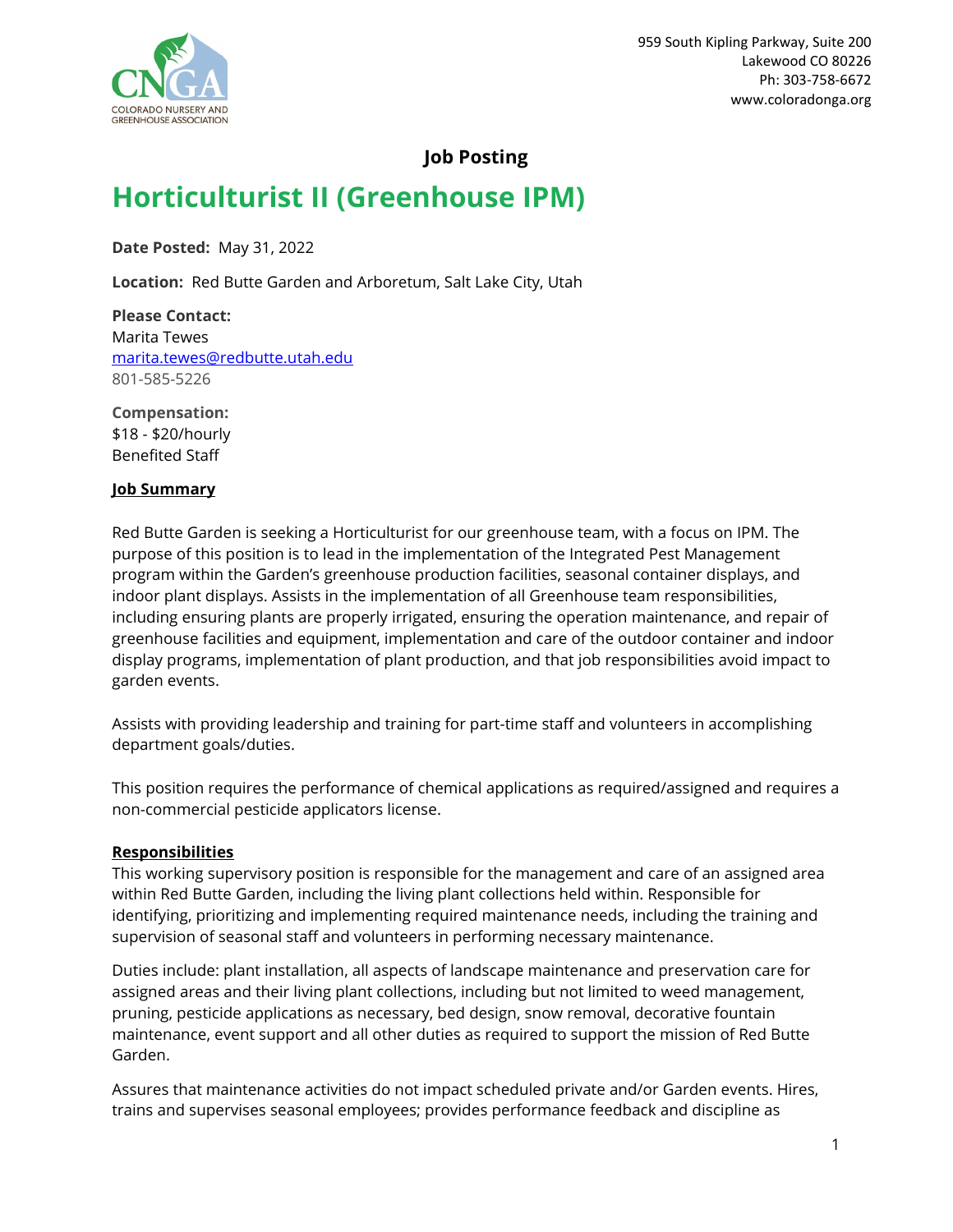

necessary. Assures gardening practices are water wise and resource efficient. Ensures safe practices and safe operation of equipment. Participates in various committees including the Design & Maintenance Committee, Collections Committees, and responds to public inquiries about plants and gardening.

Leads in programming and implementing the Integrated Pest Management Program; Duties include and are not limited to: scouting, monitoring, sanitation, identifying and diagnosing plant health concerns, researching and confirming appropriate controls for indoor spaces and greenhouse production, applying appropriate controls, and tracking and evaluating the effectiveness of control measures. Pests include plant-feeding insects, diseases, weeds, and structural pests. IPM tools include sanitation, disinfecting, a variety of beneficial controls, biorational (derived from mature), soft (environmentally low impact) products, herbicides, insecticides, etc. as required; the former is strongly encouraged. Maintains a current chemical inventory and SDS sheets.

Serves as a professional member of the horticulture safety sub-committee and other committees as required. Assists in training staff on safety regarding but not limited to pesticide and workplace safety. Assists in providing leadership and training for seasonal staff and volunteers in the performance of department responsibilities. Daily assists with oversite and irrigation of all plant materials, including in the greenhouses, holding area, outdoor containers, and interior displays. Assists with implementing the Plant Production Program, the outdoor container and indoor seasonal displays, receiving and inspecting plant material deliveries, ensuring the ongoing functioning of greenhouse facilities and equipment, and the Seasonal Trial Plant Program. Teaches programs in the area of expertise, and assists in responding to public inquiries; providing content for garden publications, website, TV, and radio spots.

This position is considered Category I: Mandatory and required on-campus or health care facilities to support on-site operations. Employees hired into this category will be required to be physically located at the work site if they are healthy and without COVID-19 symptoms.

An excellent benefits package is included (see https://www.hr.utah.edu/benefits/ for a full description of the benefits package):

14.2% retirement matching Paid parental leave (in addition to FMLA) 13 paid holidays per year plus vacation accruals each month Excellent health insurance options that are both affordable and allow for access to care through the University of Utah health system Tuition benefits Options for short-term and long-term disability insurance, life insurance, and HSA/FSA savings plans are available. Free Trax/UTA pass during employment

## **Minimum Qualifications**